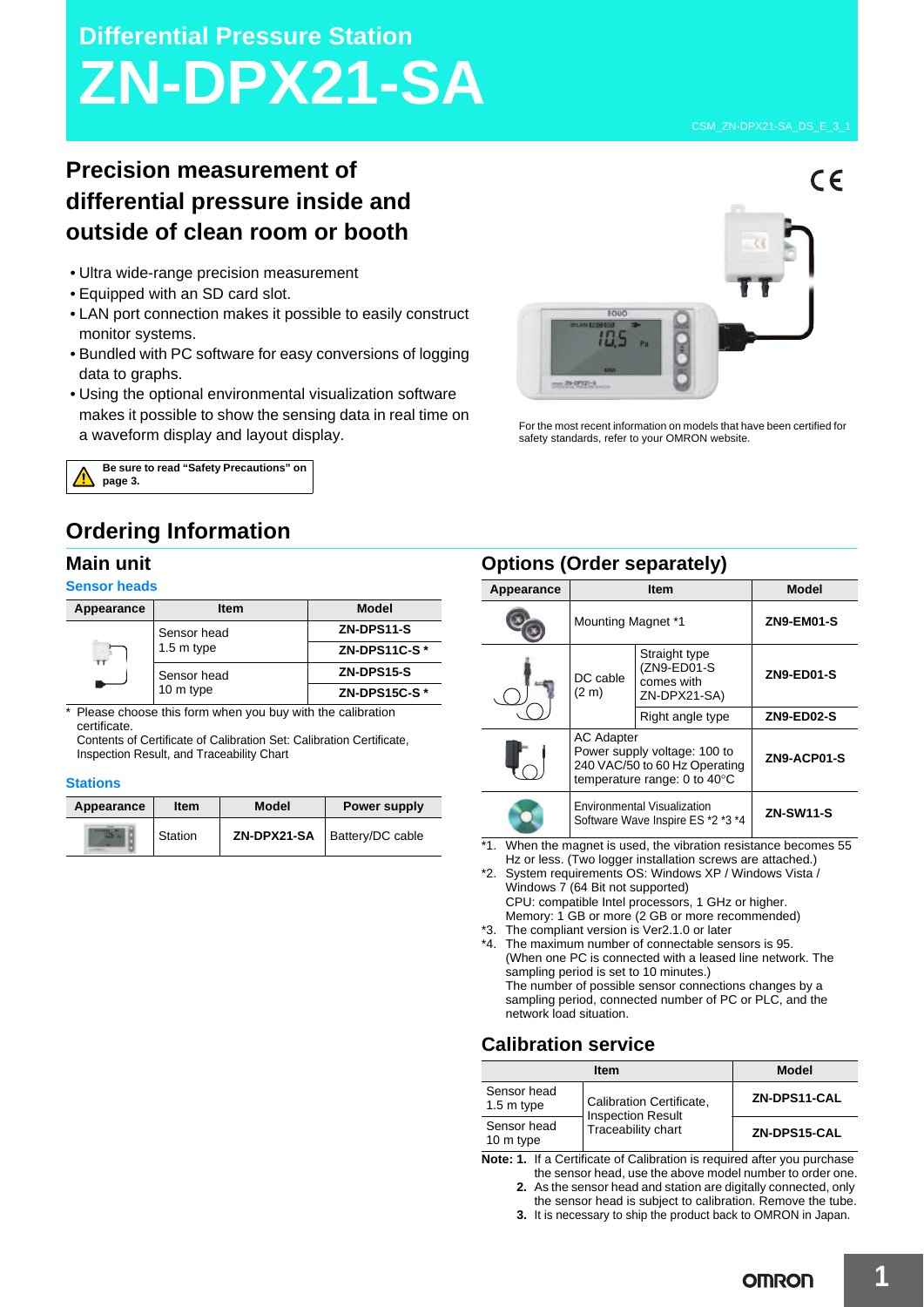### **Ratings and Specifications**

### **Sensor head**

| <b>Item</b><br><b>Type</b>   | ZN-DPS11-S                                                              | ZN-DPS11C-S                                                                | ZN-DPS15-S      | ZN-DPS15C-S                                                                |
|------------------------------|-------------------------------------------------------------------------|----------------------------------------------------------------------------|-----------------|----------------------------------------------------------------------------|
| <b>Measurement range</b>     | –500 to 500 Pa                                                          |                                                                            |                 |                                                                            |
| <b>Measurement precision</b> | $3\% \pm 0.2$ Pa of the measured value (at 23 $\degree$ C)              |                                                                            |                 |                                                                            |
| <b>Resolution</b>            | 0.1Pa                                                                   |                                                                            |                 |                                                                            |
| <b>Temperature effect</b>    | Zero point: No effects (lower than measurement resolution)              |                                                                            |                 |                                                                            |
|                              | Span: Less than 0.5% of the specified value/10°C                        |                                                                            |                 |                                                                            |
| Operating temperature range  | 0 to $50^{\circ}$ C                                                     |                                                                            |                 |                                                                            |
| Applicable gas type          | Air, nitrogen                                                           |                                                                            |                 |                                                                            |
| Cable length                 | 1.5 <sub>m</sub>                                                        |                                                                            | 10 <sub>m</sub> |                                                                            |
| Weight (packaged)            | Approx. 300g                                                            |                                                                            | Approx. 500 g   |                                                                            |
| <b>Accessories 1</b>         | Instruction Sheet, air tube 1 m x 2, mounting screw (M3 x 8) $\times$ 2 |                                                                            |                 |                                                                            |
| <b>Accessories 2</b>         |                                                                         | Calibration Certificate.<br><b>Inspection Result</b><br>Traceability chart |                 | Calibration Certificate.<br><b>Inspection Result</b><br>Traceability chart |

**Note: 1.** For the precision under a rated environment, an offset less than 0.1 Pa/year may occur.

**2.** The accessories tube inside diameter is 4 mm, and the outside diameter is 6 mm.

#### **Station**

| <b>Model</b><br><b>Item</b>     | ZN-DPX21-SA                                                                                                                                                                                                                                   |  |
|---------------------------------|-----------------------------------------------------------------------------------------------------------------------------------------------------------------------------------------------------------------------------------------------|--|
| Sensor that can be connected    | Fine Differential Pressure Sensor Head (ZN-DPS1 $\square$ -S)                                                                                                                                                                                 |  |
| <b>Display</b>                  | LCD 7-segment 5-digit 2-step display, auxiliary information indicator display                                                                                                                                                                 |  |
| <b>Measurement interval</b>     | 1 s, 2 s, 5 s, 10 s, 20 s, 30 s, 1 min, 2 min, 5 min, 10 min, 20 min, 30 min, 1 h                                                                                                                                                             |  |
| <b>Calculation function</b>     | Instantaneous value, maximum value, minimum value, average value                                                                                                                                                                              |  |
| <b>Operating mode</b>           | Network connection mode, sleep mode *1, air particle sensor (ZN-PD $\Box\Box$ -S $\Box$ ) connection mode *2                                                                                                                                  |  |
| <b>Recording mode</b>           | Continue *3, ring *4                                                                                                                                                                                                                          |  |
| Alarm signal output             | Output to photocoupler (External power supply: 12 to 24 VDC, Load current: Max. 45 mA)<br>Alarm hold setting is possible. *5                                                                                                                  |  |
| <b>Communications interface</b> | Ethernet (10BASE-T, 100BASE-TX)                                                                                                                                                                                                               |  |
| <b>Communications protocol</b>  | Socket (TCP), original protocol                                                                                                                                                                                                               |  |
| Internal storage device         | Internal memory: Approx. 11,000 data items *6                                                                                                                                                                                                 |  |
| <b>External storage device</b>  | SD card (to save measured values and to save/read set values), Recommended SD card: HMC-SD291<br>(manufactured by OMRON) *7                                                                                                                   |  |
| Power supply voltage            | DC input: 24 VDC $\pm 10\%$<br>AC Adapter: 100 to 240 VAC/50 to 60 Hz<br>Battery: 2 AAA batteries *8                                                                                                                                          |  |
| <b>Battery life</b>             | Approx. 1 year (sleep mode)<br>Approx. 2 hours (Network connection mode, air particle sensor (ZN-PD□□-SA) connection mode)<br>Measurement interval of 10 minutes (with 2 AAA nickel metal hydride batteries, with SD card not<br>inserted) *9 |  |
| Operating temperature range     | 0 to 60 $\degree$ C (AC adapter: 0 to 40 $\degree$ C)                                                                                                                                                                                         |  |
| Operating humidity range        | 20% to 85% (no condensation)                                                                                                                                                                                                                  |  |
| Weight (packaged)               | Approx. 500 q                                                                                                                                                                                                                                 |  |
| <b>Accessories</b>              | Instruction Sheet, Startup Guide, Utility disk (CD-ROM) *10, Alarm output connector *11,<br>DC cable (straight type), Ferrite core                                                                                                            |  |

\*1. Power saving mode. The indicator is always OFF in default setting. (Turns ON with button operation.)

Network communications with host devices cannot be made.

\*2. This mode makes one-to-one network connection with Air Particle Sensor (ZN-PDII-SI) and enables logging of the particle count value and differential pressure data simultaneously to the SD card. Network communications with host devices cannot be made.

\*3. Automatically writes data to the SD card when reaching the upper limit of the internal memory and keeps recording until the capacity limit of the SD card. If the SD card is not inserted when the internal memory reaches the upper limit, recording stops. (Data can be output to the SD card by pressing the button after inserting the SD card.) \*4. This mode always records the latest measured values for the upper limit of the internal memory. (When the measured values exceed the upper limit of the internal memory, the data items will be deleted beginning with the oldest data item.)

\*5. An alarm is shown when exceeding the upper limit value or lower limit value that has been set in threshold setting mode.

\*6. Air particle sensor connection mode is excluded.

\*7. If you use an SD card from another manufacturer, use an SDHC Class 4 or higher card. (You must confirm the operation of the SD card yourself.)

\*8. Nickel hydride battery and alkaline battery can be used. Manganese batteries cannot be used.

\*9. Battery life differs depending on measurement environment, sampling, operating mode, battery type or performance.

\*10. System Requirements for Enclosed PC Software (Station Utility: Setup Tool, Logging Tool, and SD Viewer ES) OS: Windows XP / Windows Vista / Windows 7 (64 Bit not supported)

CPU: compatible Intel processors, 1 GHz or more.

Memory: 1 GB or more (2 GB or more recommended)

Microsoft, Windows, and Windows 7 are registered trademarks of Microsoft Corporation in the United States and/or other countries. \*11. The connector is type XW4B-02B1-H1, made by OMRON.

**OMRON**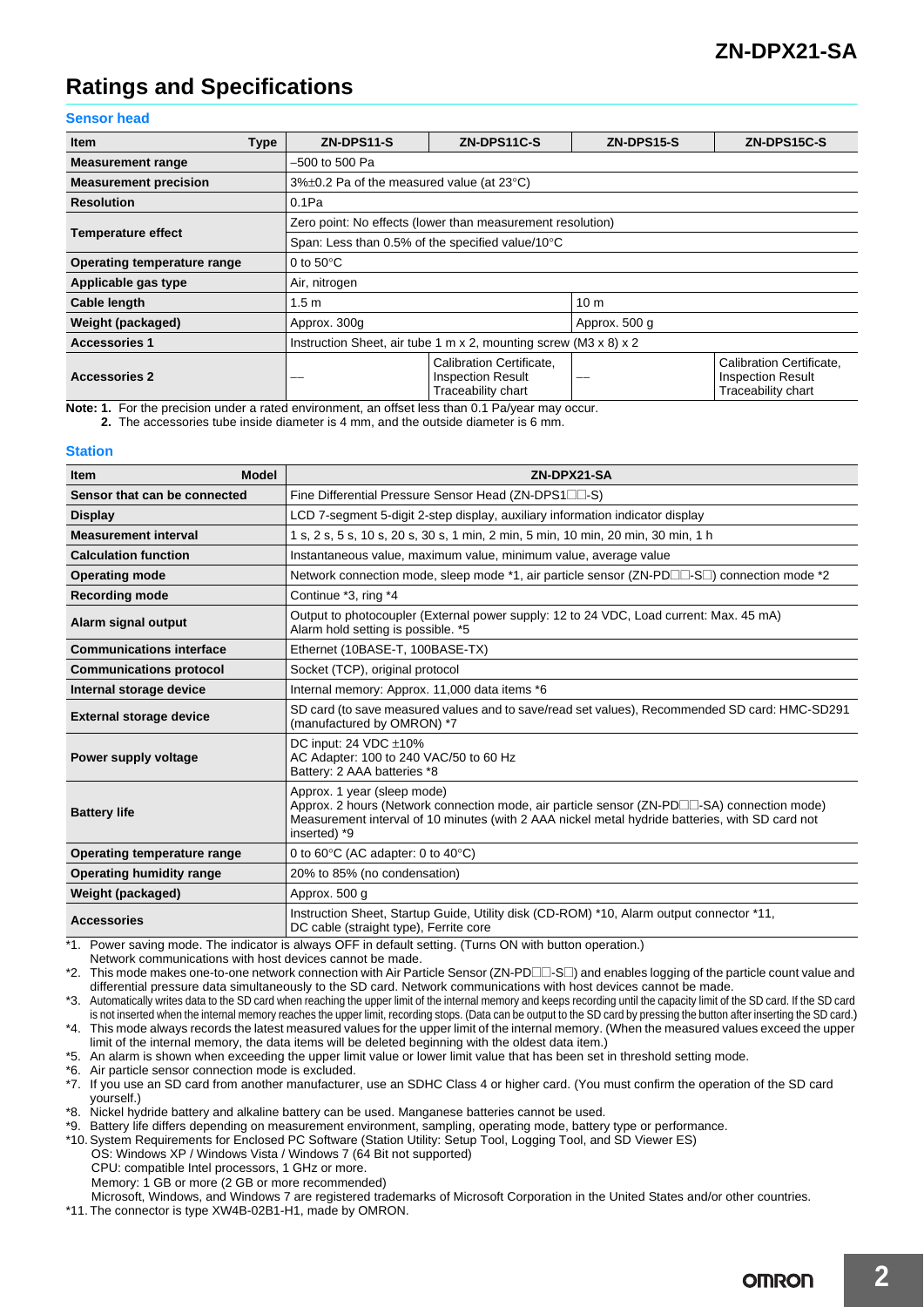### **Safety Precautions**



**safety of persons either directly or indirectly. Do not use it for such purposes.**

### **Dimensions**

### **Sensor head ZN-DPS11-S**



### **Station**





**AC adatper ZN9-ACP01-S**



**For technical information and product FAQs, refer to the "Technical Guide" on your OMRON website.**

**(Unit: mm) Tolerance class IT16 applies to dimensions in this data sheet unless otherwise specified.**

16.7